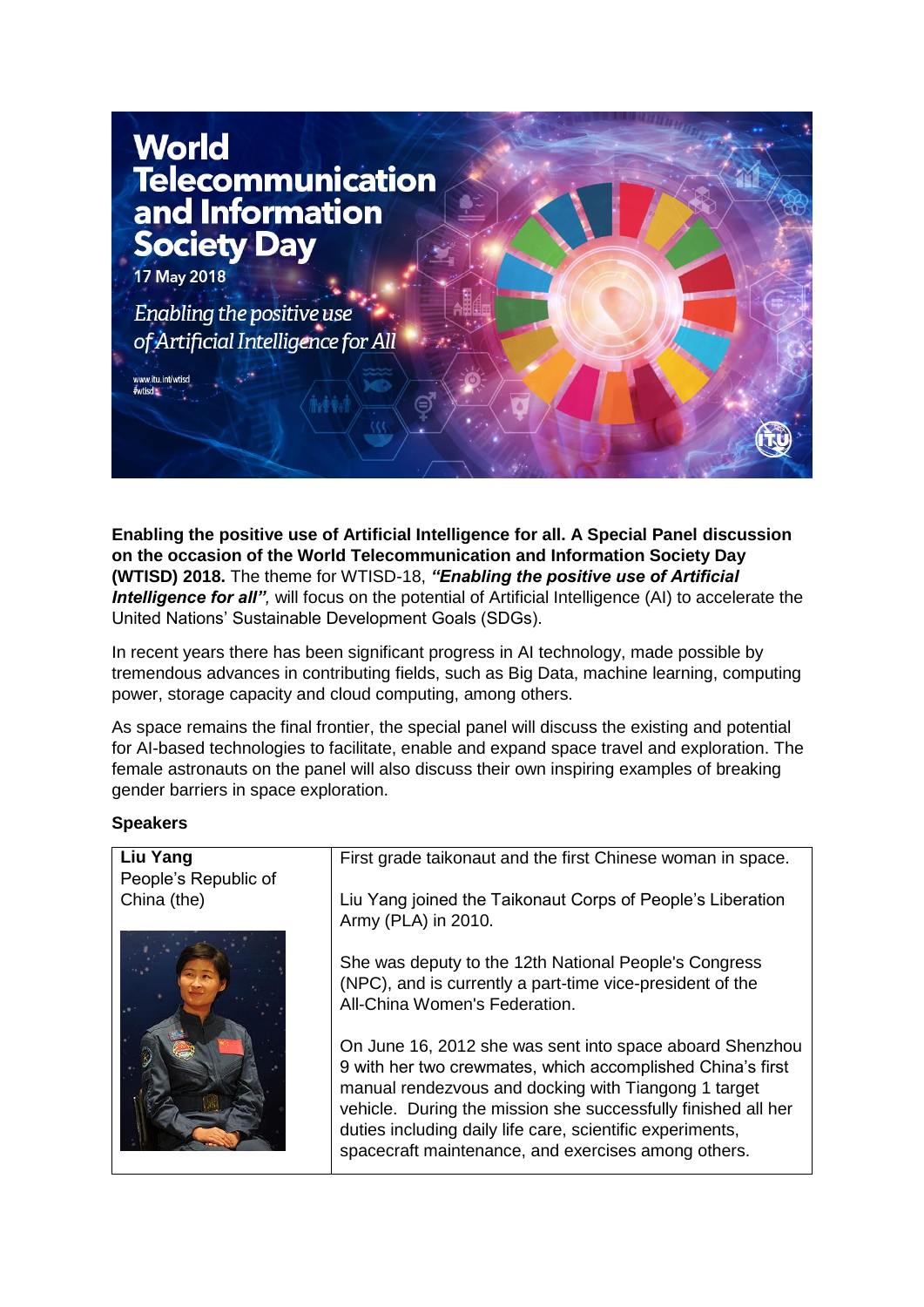

# **Programme (11.30 to 13.00)**

#### **5 mins**

WTISD celebration message from António Guterres, Secretary-General of the United **Nations** 

# **5 mins**

Welcome remarks- ITU Secretary-General, Mr. Houlin Zhao

# **10 mins**

Opening address, AI-powered moon shots - Ms. Anousheh Ansari Space explorer and moderator